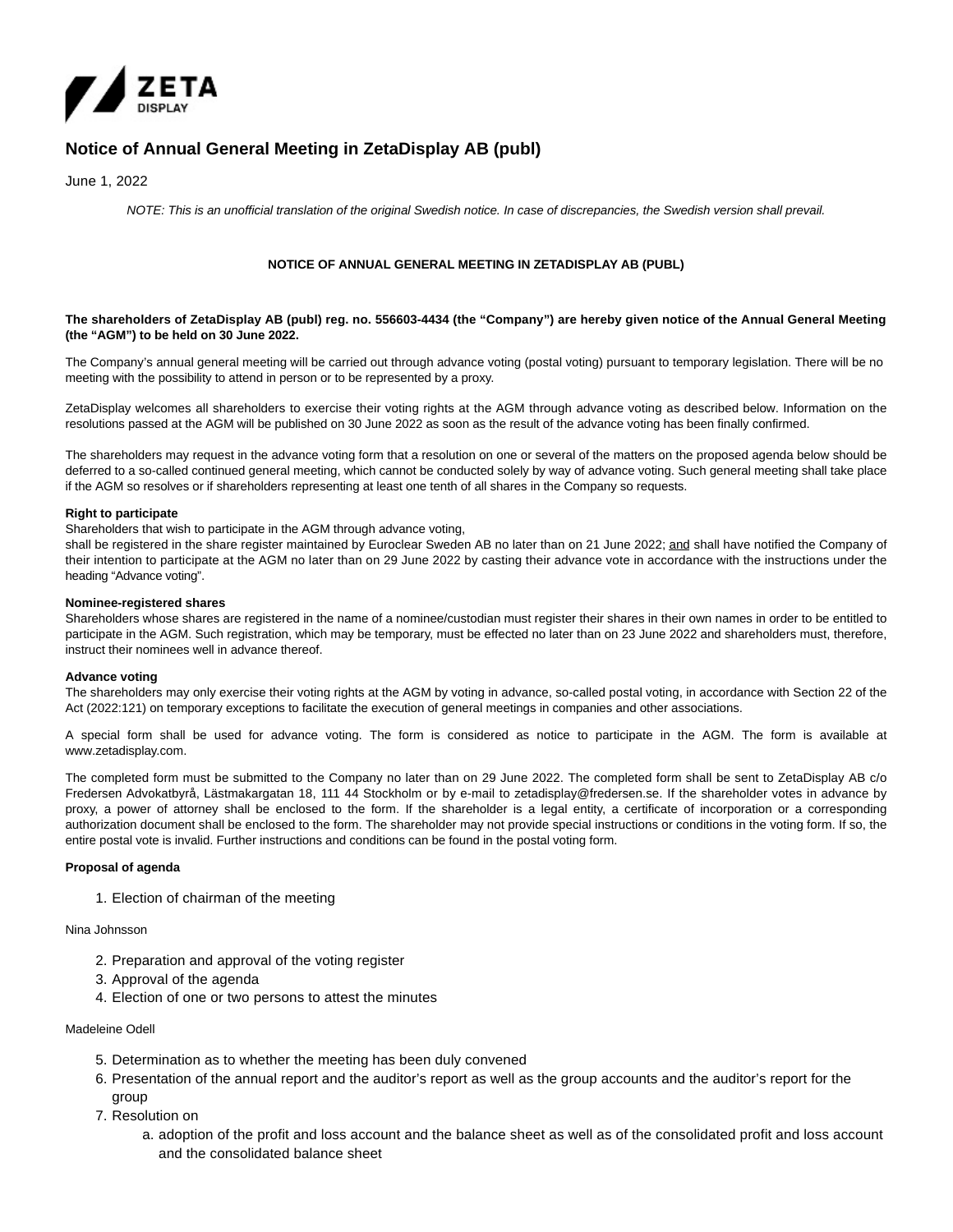- b. allocation of the Company's profit or loss according to the adopted balance sheet
- c. discharge from liability for the Board members and the CEO
- 8. Resolution as to the number of Board members and auditors
- 9. Resolution on the remuneration to the Board of Directors and auditor
- 10. Election of Board members
	- 10. 1 Matthew Peacock (re-election)
	- 10. 2 Michael Comish (re-election)
	- 10. 3 Per Mandorf (new election)
	- 10. 4 Anthony Nicholas Greatorex (new election)
	- 10. 5 Faisal Rahmatallah (new election)
- 11. Election of chairman of the Board

Matthew Peacock (re-election)

12. Election of auditor

Öhrlings PricewaterhouseCoopers AB (re-election)

13. Resolutions regarding change of company type and amendments of the articles of the association

# **Proposals**

# **It has been proposed that the AGM resolves (item 1 and 8-12)**

that Nina Johnsson is elected chairwoman of the AGM,

that the Board of Directors shall consist of five Board members and no deputy Board members,

that one registered audit firm with no deputy auditors is elected as auditor of the Company,

that no remuneration to the Board of Directors shall be paid to the Board members,

that remuneration to the auditor shall be in accordance with approved invoicing,

that Matthew Peacock and Michael Comish are re-elected as Board members, and that Per Mandorf, Anthony Nicholas Greatorex and Faisal Rahmatallah are elected as new members of the Board, for the period until the end of the next AGM,

that Matthew Peacock is re-elected as chairman of the Board, and

that Öhrlings PricewaterhouseCoopers AB is re-elected as audit firm. Öhrlings PricewaterhouseCoopers AB has informed that the authorized accountant Eva Jonséus Carlsvi will continue as principle auditor, if the AGM resolves in accordance with the proposal.

#### **The Board's proposals**

#### **Preparation and approval of the voting register (item 2)**

The voting list proposed to be approved is the voting list prepared by Fredersen Advokatbyrå on behalf of the Company, based on the AGM share register and received postal votes, controlled and checked by the persons assigned to check the minutes.

#### **Election of one or two persons to attest the minutes (item 4)**

The Board of Directors proposes Madeleine Odell or if she is prevented from participating, the person appointed by the Board of Directors, to attest the minutes. The assignment to attest the minutes also include checking the voting list and that the received postal votes are correctly reflected in the minutes of the meeting.

# **Allocation of the company's profit or loss (item 7b)**

The Board of Directors proposes that no dividend for the financial year 2021 is to be paid.

## **Resolutions regarding change of company type and amendments of the articles of the association (item 13)**

The Board of Directors proposes that the Company should change company type from public to private and that the articles of the association of the Company should have the following wording.

Company name in § 1 is proposed have the following wording: "The name of the company is ZetaDisplay AB."

Numbers of shares and classes of shares in § 5 is proposed to have the following wording: "The number of shares shall be not less than 10.000.000 and not more than 40.000.000."

Board of Directors and auditor in § 6 is proposed to have the following wording:

"The Board of Directors shall consist of at least 1 and not more than 10 members and up to 3 alternate members.

The company shall have at least 1 and not more than 2 auditors and up to 1 alternate auditor."

Notice of general meetings in § 8 is proposed to have the following wording: "Notice of the general meetings shall be given by mail, email or announcement in Post- och Inrikes Tidningar."

Pre-registration to general meetings in § 11 is proposed to be removed in its entirety.

#### **Majority requirements**

Resolutions in accordance with item 13 above require approval of at least two thirds (2/3) of the shares represented and votes cast at the AGM.